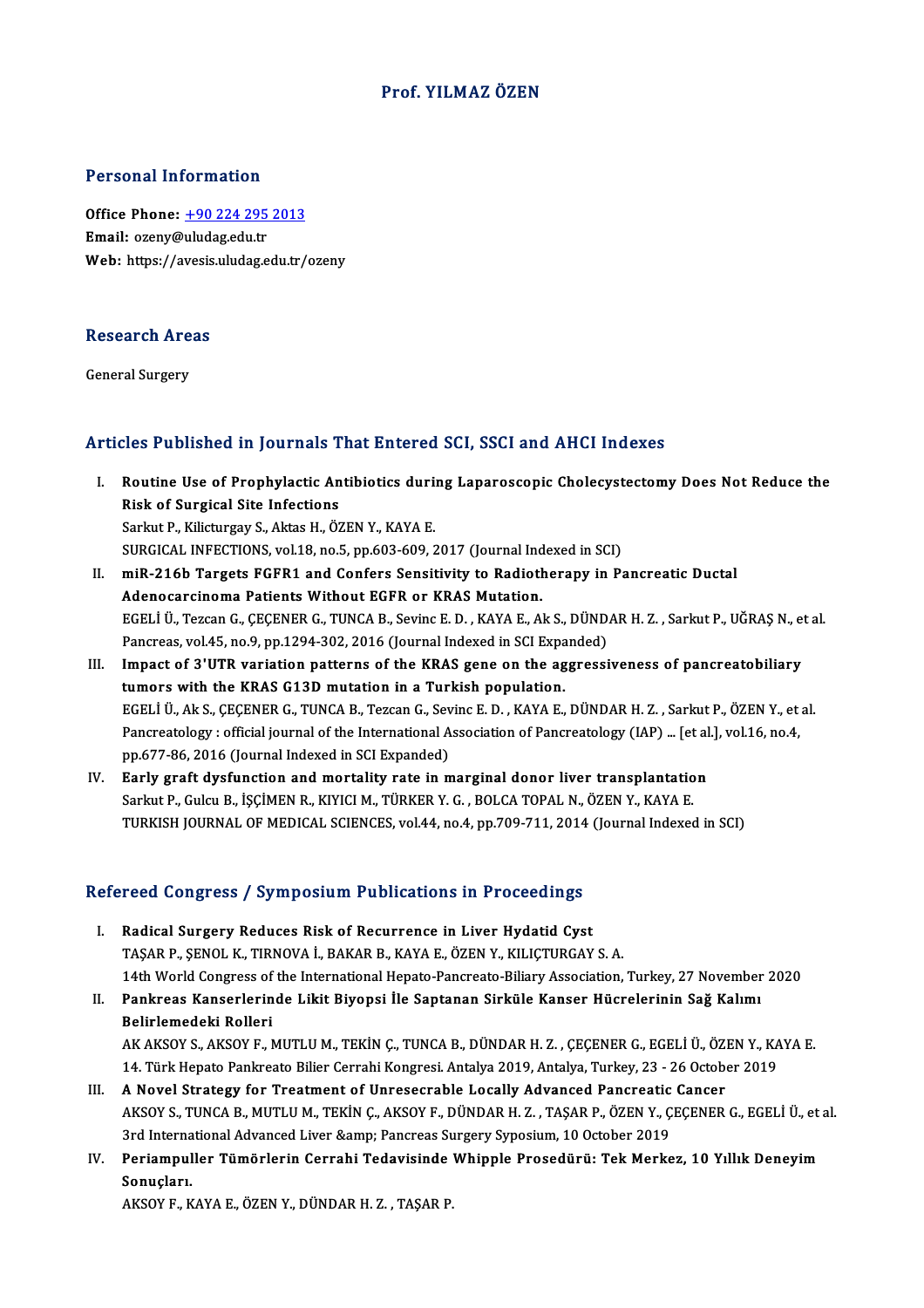21.UlusalCerrahiKongresi.Antalya 2018,Antalya,Turkey,11 -25April2018

- V. MicroRNA-21 functions as a prognosis predictor in head of pancreas tumor 21. Ulusal Cerrahi Kongresi. Antalya 2018, Antalya, Turkey, 11 - 25 April 2018<br>MicroRNA-21 functions as a prognosis predictor in head of pancreas tumor<br>AKSOY F., AK S., TUNCA B., DÜNDAR H. Z. , sarkut p., ÖZEN Y., EGELİ Ü. MicroRNA-21 functions as a prognosis predictor in hea<br>AKSOY F., AK S., TUNCA B., DÜNDAR H. Z. , sarkut p., ÖZEN Y., EO<br>TAT 2018 - Targeted Anticancer Therapies, 5 - 07 March 2018<br>Cancer stam sell markars in nongreatie dust TAT 2018 - Targeted Anticancer Therapies, 5 - 07 March 2018<br>VI. Cancer stem cell markers in pancreatic ductal adenocarcinoma
- TAT 2018 Targeted Anticancer Therapies, 5 07 March 2018<br>Cancer stem cell markers in pancreatic ductal adenocarcinoma<br>AKSOY F., KAYA E., EGELİ Ü., DÜNDAR H. Z. , TAŞAR P., AK S., ÖZEN Y., TUNCA B., ÇEÇENER G., YERCİ Ö.<br> Cancer stem cell markers in pancreatic ductal adenocarcinoma<br>AKSOY F., KAYA E., EGELİ Ü., DÜNDAR H. Z. , TAŞAR P., AK S., ÖZEN Y., TUNCA B., ÇEÇENER G., YERCİ Ö.<br>TAT 2018, ESMO (European Society for Medical Oncology)2018, AKSOY F., KAYA E., EGELI Ü., DÜNDAR H. Z., TAŞAR P., AK S., ÖZEN Y., TUNCA B., ÇEO<br>TAT 2018, ESMO (European Society for Medical Oncology) 2018, Paris, France, 5 - 0<br>VII. Üst gastrointestinal sistem patolojilerinde endoskop
- TAT 2018, ESMO (European Society for Medical Oncology)2018, Paris, France, 5 07 March 2018, vol.29<br>Üst gastrointestinal sistem patolojilerinde endoskopik stent deneyimimiz<br>ISIK Ö., BAKAR B., DÜNDAR H. Z. , SARKUT P., KAY Üst gastrointestinal sistem patolojilerinde endoskopik stent deneyir<br>151K Ö., BAKAR B., DÜNDAR H. Z. , SARKUT P., KAYA E., ÖZEN Y., ÖZTÜRK E., Y.<br>11. Ulusal travma ve acil cerrahi kongresi, Antalya, Turkey, 5 - 09 April 20 IŞIK Ö., BAKAR B., DÜNDAR H. Z. , SARKUT P., KAYA<br>11. Ulusal travma ve acil cerrahi kongresi, Antalya, J<br>VIII. UÜTF Karaciğer Nakli Deneyimi: İlk 100 Olgu.<br>DÜNDAR H. Z., TASAR R. CÜLCÜ R. RAYRAKTAR S.

### UÜTF Karaciğer Nakli Deneyimi: İlk 100 Olgu.

DÜNDAR H. Z. , TAŞAR P., GÜLCÜ B., BAYRAKTAR S., İŞÇİMEN R., BOLCA TOPAL N., KIYICI M., AKALIN E. H. , ÖZEN<br>Y., KAYA E. DÜNDAR H. Z. , TAŞAR P., GÜLCÜ B., BAYRAKTAR S., İŞÇİMEN R., BOLCA TOPAL N., KIYICI M., AKALIN E. H. , Ö<br>Y., KAYA E.<br>Türkiye Organ Nakli Kuruluşları Koordinasyon Derneği 10. Kongresi Transplantasyon Bodrum 2014, Muğla,<br>Tur

Turkey,15 -18October 2014 Türkiye Organ Nakli Kuruluşları Koordinasyon Derneği 10. Kongresi Transplantasyon Bodrum 2014, Mu<br>Turkey, 15 - 18 October 2014<br>IX. Kadaverik Karaciğer Nakillerinde Donör İliak Arter Grefti İle Aorto hepatik Bypass 3 OLGU<br>D

# Turkey, 15 - 18 October 2014<br>Kadaverik Karaciğer Nakillerinde Donör İliak Arter Grefti İle Ao<br>DÜNDAR H. Z. , SARKUT P., BAYRAKTAR S., İŞÇİMEN R., ÖZEN Y., KAYA E.<br>Türkiye evgen nakli kuruluşları keerdinesyen derneği Y keng Kadaverik Karaciğer Nakillerinde Donör İliak Arter Grefti İle Aorto hepatik Bypass 3<br>DÜNDAR H. Z. , SARKUT P., BAYRAKTAR S., İŞÇİMEN R., ÖZEN Y., KAYA E.<br>Türkiye organ nakli kuruluşları koordinasyon derneği X.kongresi, Tur DÜNDAR H. Z. , SARKUT P., BAYRAKTAR S., İŞÇİMEN R., ÖZEN Y., KAYA E.<br>Türkiye organ nakli kuruluşları koordinasyon derneği X.kongresi, Turkey, 15 - 18 October 2014<br>X. Kadaverik Karaciğer Naklinde İskemi Zamanının Mortal

# Türkiye organ nakli kuruluşları koordinasyon derneği X.kongresi, Turk<mark>.</mark><br>Kadaverik Karaciğer Naklinde İskemi Zamanının Mortalite Ve N<br>DÜNDAR H. Z. , TAŞAR P., BAYRAKTAR S., İŞÇİMEN R., ÖZEN Y., KAYA E.<br>Türkiye Organ Nakli Türkiye Organ Nakli Kuruluşları Koordinasyon Derneği 10. Kongresi Bodrum Transplantasyon 2014, Muğla,<br>Turkey, 15 - 18 October 2014 DÜNDAR H. Z. , TAŞAR P., BAY<br>Türkiye Organ Nakli Kuruluşla<br>Turkey, 15 - 18 October 2014<br>ULTEE Karasiğar Nakli Dans Türkiye Organ Nakli Kuruluşları Koordinasyon Der<br>Turkey, 15 - 18 October 2014<br>XI. UUTF Karaciğer Nakli Deneyimi İlk 100 Olgu<br>DÜNDAR H. Z. SARKUTR CÜLCÜR AKESENS İS

## Turkey, 15 - 18 October 2014<br>**UUTF Karaciğer Nakli Deneyimi Ilk 100 Olgu**<br>DÜNDAR H. Z. , SARKUT P., GÜLCÜ B., AKESEN S., İŞÇİMEN R., BOLCA TOPAL N., KIYICI M., AKALIN E. H. , ÖZEN Y.,<br>KAVA F **UUTF K<br>DÜNDAI<br>KAYA E.**<br>Türkiye DÜNDAR H. Z. , SARKUT P., GÜLCÜ B., AKESEN S., İŞÇİMEN R., BOLCA TOPAL N., KIYICI M., AKALIN E. H. , ÖZEN Y.,<br>KAYA E.<br>Türkiye Organ Nakli Kuruluşları Koordinasyon Derneği X. Kongresi, TRANSPLANTASYON 2014, Muğla, Turkey, 1 KAYA E.<br>Türkiye Organ Nakli Kuruluşları Koordinasyon Derneği X. Kongresi, TRANSPLANTASYON 2014, Muğla, Turkey, 15 -<br>18 October 2014, pp.92-93

## XII. Kadaverik Karaciğer Naklinde Iskemi Zamanının Mortalite ve Morbiditeye Etkisi 18 October 2014, pp.92-93<br>Kadaverik Karaciğer Naklinde Iskemi Zamanının Mortalite v<br>DÜNDAR H. Z. , SARKUT P., AKESEN S., İŞÇİMEN R., ÖZEN Y., KAYA E.<br>Türkiye Organ Nakli Kurulusları Keendinesyan Derneği Y. Kangresi Türkiye Organ Nakli Kuruluşları Koordinasyon Derneği X. Kongresi, TRANSPLANTASYON 2014, Muğla, Turkey, 15 -<br>18 October 2014, pp.187 DÜNDAR H. Z. , SARKUT P<br>Türkiye Organ Nakli Kuru<br>18 October 2014, pp.187<br>LABARASKORİK KOLES XI I. LAPARASKOPİK KOLESİSTEKTOMİDE RUTİN PROFİLAKTİK ANTİBİYOTİK KULLANIMI GEREKLİMİDİR

# 18 October 2014, pp.187<br>LAPARASKOPİK KOLESİSTEKTOMİDE RUTİN PROFİL*I*<br>SARKUT P., KILIÇTURGAY S. A. , AKTAŞ H., ÖZEN Y., KAYA E.<br>11 Hiveel Henstananirestabilise sarrabi kansresi Turkey. 1 LAPARASKOPİK KOLESİSTEKTOMİDE RUTİN PROFİLAKTİK ANTİBİYOTİK K<br>SARKUT P., KILIÇTURGAY S. A. , AKTAŞ H., ÖZEN Y., KAYA E.<br>11.Ulusal Hepatopankreatobilier cerrahi kongresi, Turkey, 13 - 17 November 2013<br>PANKREATİKOIEUINOSTOMİ

SARKUT P., KILIÇTURGAY S. A. , AKTAŞ H., ÖZEN Y., KAYA E.<br>11.Ulusal Hepatopankreatobilier cerrahi kongresi, Turkey, 13 - 17 November<br>XIV. PANKREATİKOJEJUNOSTOMİ KAÇAĞILOKAL REKÜRRENSİ ARTTIRIR<br>5 ADKUT P. DÜNDAR H. 7 - KAYA 11.Ulusal Hepatopankreatobilier cerrahi kongresi, Turkey, 13 - 17 November<br>PANKREATİKOJEJUNOSTOMİ KAÇAĞILOKAL REKÜRRENSİ ARTTIRIR<br>SARKUT P., DÜNDAR H. Z. , KAYA E., KILIÇTURGAY S. A. , ÖZEN Y., BİLGEL İ. H.<br>11 Hivesi Henst SARKUT P., DÜNDAR H. Z., KAYA E., KILIÇTURGAY S. A., ÖZEN Y., BİLGEL İ. H.<br>11.Ulusal Hepatopankreatobilier cerrahi kongresi, Turkey, 13 - 17 November 2013 SARKUT P., DÜNDAR H. Z. , KAYA E., KILIÇTURGAY S. A. , ÖZEN Y., BİLGEL İ. H.<br>11.Ulusal Hepatopankreatobilier cerrahi kongresi, Turkey, 13 - 17 November 2013<br>XV. AKUT AĞIR PANKREATİTTE MORBİDİTE MORTALİTE ÜZERİNE APACHE

# 11.Ulusa<br>**AKUT** *A***<br>ETKİSİ**<br>GÜLCÜ AKUT AĞIR PANKREATİTTE MORBİDİTE MORTALİTE ÜZERİNE APA<br>ETKİSİ<br>GÜLCÜ B., DÜNDAR H. Z. , SARKUT P., KAYA E., KILIÇTURGAY S. A. , ÖZEN Y.<br>11 Husal Handtanankratabiliar carrabi kangrasi Turkay 12, , 17 Navamb

ETKİSİ<br>GÜLCÜ B., DÜNDAR H. Z. , SARKUT P., KAYA E., KILIÇTURGAY S. A. , ÖZEN Y.<br>11.Ulusal Hepatopankreatobilier cerrahi kongresi, Turkey, 13 - 17 November 2013<br>Akut Ağır Pankreatitte Marhidite (Martalite Üzerine Anasha 3 V

- GÜLCÜ B., DÜNDAR H. Z. , SARKUT P., KAYA E., KILIÇTURGAY S. A. , ÖZEN Y.<br>11.Ulusal Hepatopankreatobilier cerrahi kongresi, Turkey, 13 17 November 2013<br>XVI. Akut Ağır Pankreatitte Morbidite/Mortalite Üzerine Apache 2 11.Ulusal Hepatopankreatobilier cerrahi kongresi, Turkey, 13 - 17 Novem<br>Akut Ağır Pankreatitte Morbidite/Mortalite Üzerine Apache 2 Ve<br>GÜLCÜ B., DÜNDAR H. Z. , TAŞAR P., KAYA E., KILIÇTURGAY S. A. , ÖZEN Y.<br>11. Türk Hapato Akut Ağır Pankreatitte Morbidite/Mortalite Üzerine Apache 2 Ve Nekroz<br>GÜLCÜ B., DÜNDAR H. Z. , TAŞAR P., KAYA E., KILIÇTURGAY S. A. , ÖZEN Y.<br>11. Türk Hepatobilier Cerrahi Kongresi., Antalya, Turkey, 13 - 17 November 2013<br> GÜLCÜ B., DÜNDAR H. Z. , TAŞAR P., KAYA E., KILIÇTURGAY S. A. , ÖZEN Y.<br>11. Türk Hepatobilier Cerrahi Kongresi., Antalya, Turkey, 13 - 17 November 2013<br>XVII. Gastrointestinal stromal tümör ve splenik hemangioma nadir b
- YILMAZ ERTÜRK F., UĞRAŞ N., YERCİÖ., ÖZEN Y. Gastrointestinal stromal tümör ve splenik hemangioma na<br>YILMAZ ERTÜRK F., UĞRAŞ N., YERCİ Ö., ÖZEN Y.<br>23. ULUSAL PATOLOJİ KONGRESİ, Turkey, 6 - 10 November 2013<br>Is early shologyatastamy safa in aqyta biliary paparaatitis.
- XVIII. Is early cholecystectomy safe in acute biliary pancreatitis<br>SARKUT P., KILICTURGAY S. A., ÖZER A., TIRNOVA İ., KAYA E., ÖZEN Y. 23. ULUSAL PATOLOJİ KONGRESİ, Turkey, 6 - 10 November 2013<br>Is early cholecystectomy safe in acute biliary pancreatitis<br>SARKUT P., KILIÇTURGAY S. A. , ÖZER A., TIRNOVA İ., KAYA E., ÖZEN Y.<br>48th Congress of the European Soci 48th Congress of the European Society for Surgical Research, 29 May - 01 June 2013
- XIX. Does surgical procedure for liver hydatid cyst affect recurrence rate